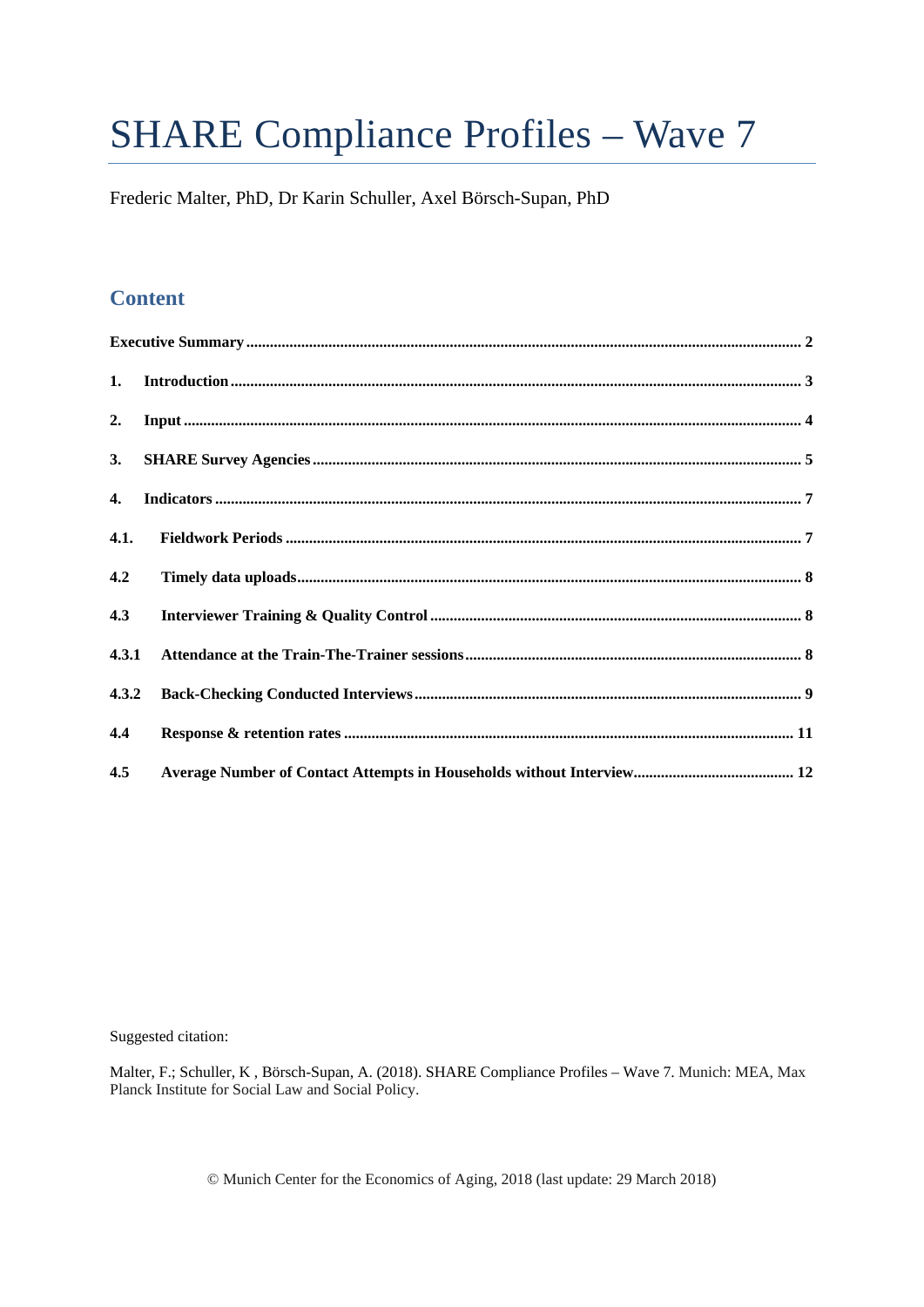# **Executive Summary**

- All countries participating in SHARE wave 7 submitted the required input documentation and deliverables in full.
- Data collection of wave 7 was achieved with a largely synchronous schedule across participating countries. Exceptions were Austria, Greece and Portugal all of which started much later than all other SHARE countries.
- Attendance of survey agency trainers at the TTTs was satisfactory.
- During fieldwork, timeliness of data uploads was sufficient.
- Eight (out of eleven) countries reached the minimum household response rate of 40% in their refreshment sample (72%).
- Half of all countries with a panel sub-sample A1 reached or exceeded the minimum individual-level target retention rate of 85 %. 8 out of 12 countries (67%) reached the goal of 75% in their A2 sub-sample.
- All survey agencies submitted documentation about some kind of back-checks to validate the properness of conducted interviews, although the timely submission of documentation on request could be improved in some countries.
- Six out of 20 countries (30%) performed six or more contacts or contact attempts with panel households that remained un-interviewed. Four out of 11 countries (36%) performed six or more contacts or contact attempts with refreshment households that remained un-interviewed.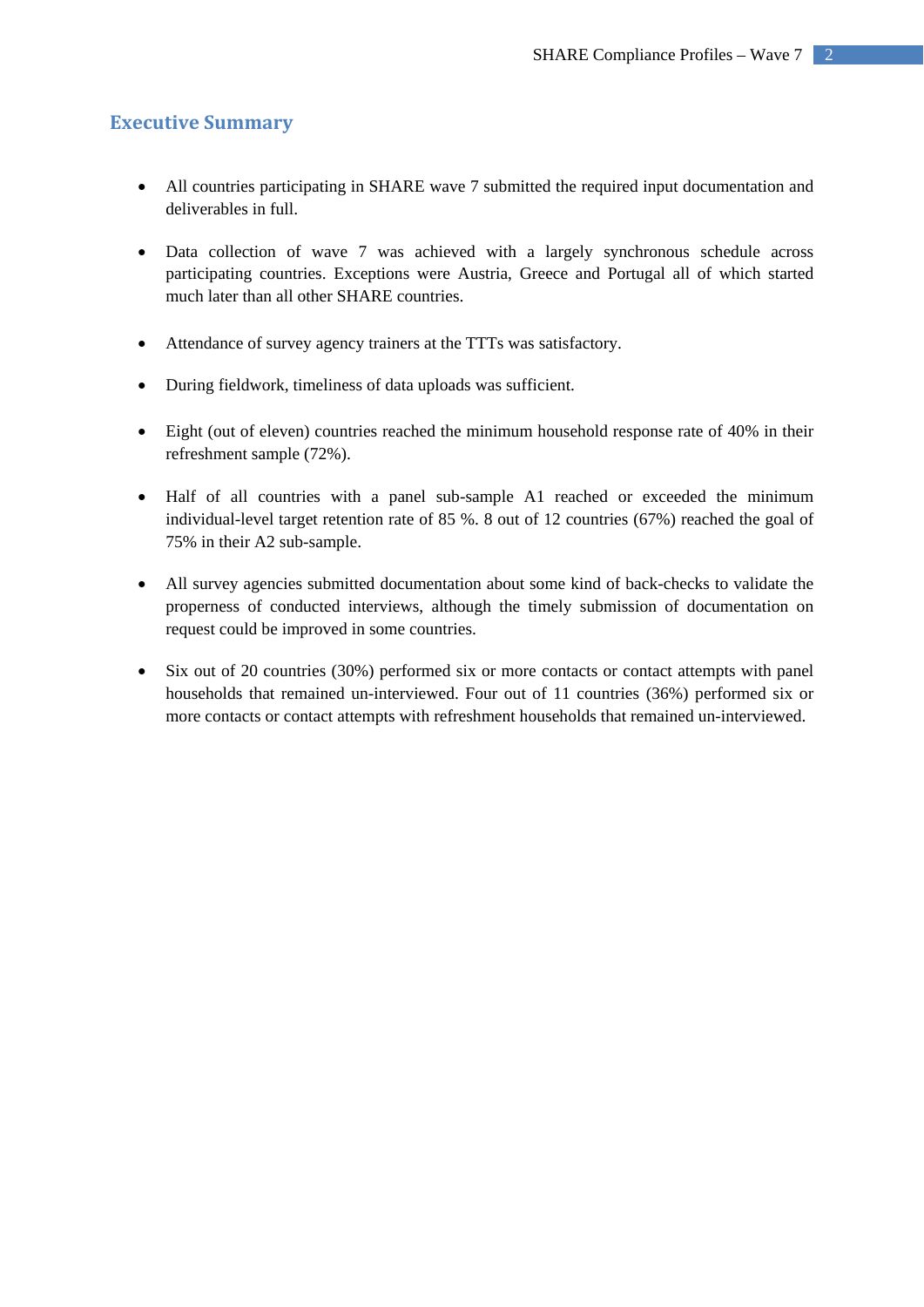#### **1. Introduction**

The Survey of Health, Ageing and Retirement in Europe (SHARE) is an ex-ante harmonized, longitudinal and multidisciplinary survey infrastructure aimed at filling the gap of much-needed comparative data on population ageing across Europe. Ex-ante harmonization means that not only the questionnaire design (electronically realized as CAPI instrument) but also fieldwork procedures (most of them realized electronically in form of the SMS) are standardized across countries. This approach fundamentally differs from the Eurostat approach (e.g., in EU-SILC) where survey execution is a national matter. The ex-ante harmonization approach has been chosen by SHARE for scientific reasons as it minimizes those artifacts in cross-national comparisons that are created by countryspecific survey design.

While national operations in all participating countries are coordinated by university-based groups of researchers, the actual interviewing is - in most countries - subcontracted to for-profit survey organizations which have the expertise, staff and logistics available to conduct large-scale operations like SHARE with high quantities of face-to-face interviews. It is a major challenge is to ensure proper implementation of ex-ante harmonization within such a decentralized environment. To this effect, SHARE employs three instruments: the SHARE Model Contract provides the legal framework for standards and quality control; the SHARE Survey Specifications ("Appendix 1" of the Model Contract) define the quality standards of the survey; and the SHARE Compliance Profiles report adherence to those standards ex post. This legal and scientific framework is to be adopted by all participating countries without modifications: all for-profit contractors are mandated to comply with the SHARE-specific quality standards laid out in Appendix 1 which are legally framed as an annex to the SHARE Model Contract (survey specifications can be obtained per email request to info@shareproject.org).

The SHARE Compliance Profiles consist of a set of quality control indicators based on Appendix 1. All participating countries are evaluated on these indicators uniformly, although the environments for conducting the survey differ among European countries. The combination of ex-ante specifications and ex-post Compliance Profiles levels the playing field for all participating countries and allows for a fair comparison of national survey quality. An ex-ante harmonized endeavor like SHARE cannot afford to set country-specific standards on what qualifies as good performance.

This document reports how SHARE quality standards were adhered to in wave 7. Section 2 describes the data input for this evaluation. Section 3 lists the survey agencies involved from wave 1 to wave 7. Section 4 reports the results in form of the various indicators. Like wave 6, it is important to note that wave 7 of SHARE was conducted under a decentralized funding scheme. As opposed to the first three waves of SHARE, survey costs in each country were covered by national funders and not centrally (i.e. the EU Commission). This puts the ex-ante harmonization approach under pressure, not the least due to the difficulties of some countries to provide the necessary funds in time (or at all). The compliance profiles in this report therefore do not only reflect differences in survey agency performance but also the time pressure and shortage of money in the some participating countries.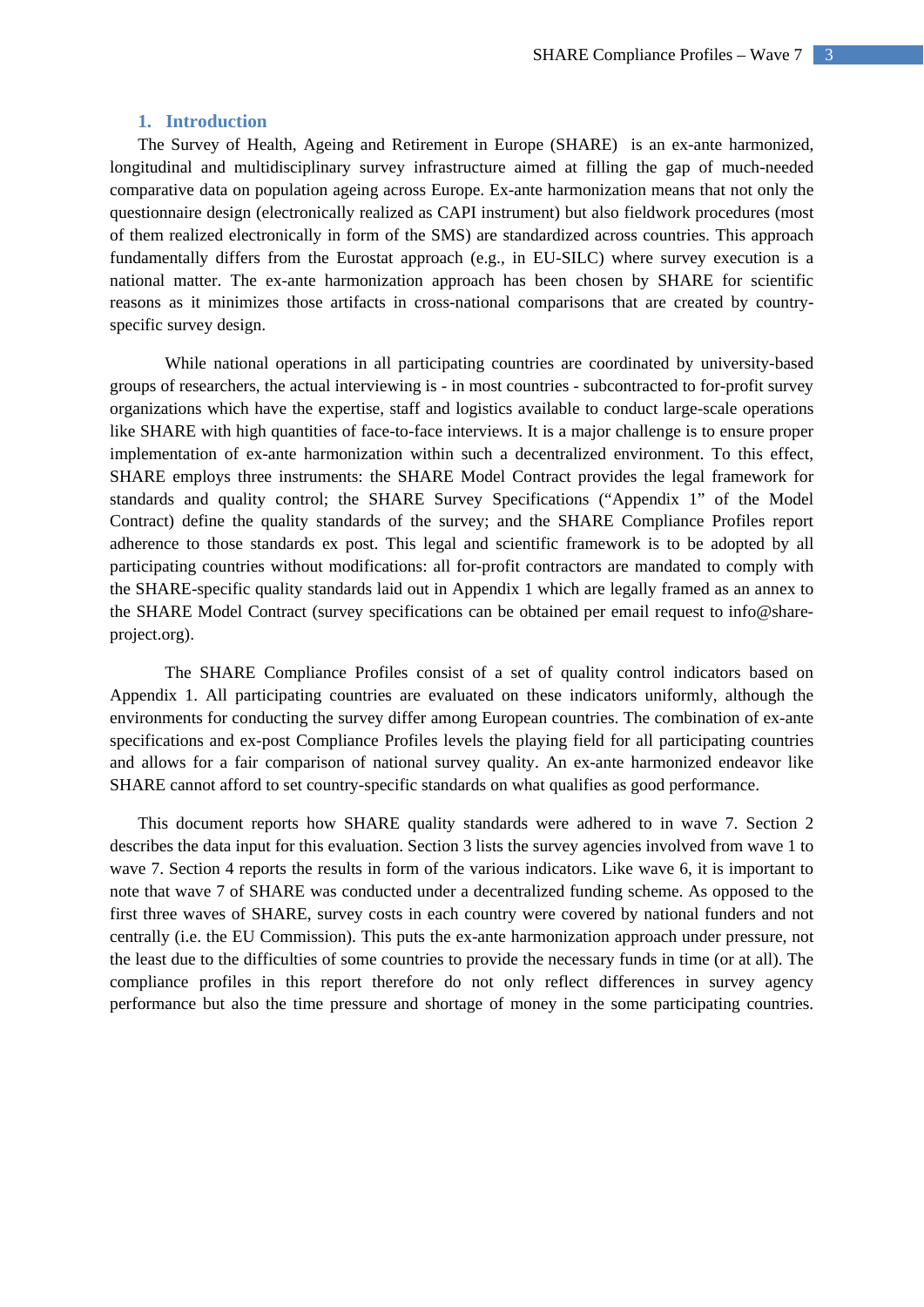# 2. **Input**

To assess indicators and compare them to standards, various sources of input were required. For indicators related to interviewer training and interviewer retention and interviewer quality control, we requested documentation in (partly) standardized forms and templates from contracting survey organizations and /or scientific country teams, such as interviewer rosters, sampling design forms, training slides, and interviewer quality back-checks. We applied an "Intent-To-Treat" approach to missing documentation: if a country failed at delivering requested input material, this was equated with failing on the indicator assessed through that missing documentation. The tables 1a and 1b below show that SHARE received all deliverables from all countries.

|                     | Refreshment<br>sample sign- | Gross sample        | Gross sample<br>file of field | Gross sample<br>file of main<br>data |            | Agency<br>feedback<br>form main |
|---------------------|-----------------------------|---------------------|-------------------------------|--------------------------------------|------------|---------------------------------|
|                     | off forms                   | file of pretest     | rehearsal                     | collection                           | NTS slides | survey                          |
|                     | [SA05]                      | [SA06a]             | [SA06b]                       | [SA06c]                              | [SA08]     | [SA09c]                         |
| Austria (AT)        | na                          | na                  | na                            | na                                   |            |                                 |
| Belgium (BE-FR)     | na                          |                     |                               | na                                   |            |                                 |
| Belgium (BE-NL)     | na                          |                     | na                            | na                                   |            |                                 |
| Bulgaria (BG)       |                             | na                  |                               |                                      |            |                                 |
| Switzerland (CH)    | na                          |                     | na                            | na                                   |            |                                 |
| Cyprus (CY)         |                             | na                  |                               |                                      |            |                                 |
| Czech Republic (CZ) | na                          | na                  | na                            | na                                   |            |                                 |
| Germany (DE)        | na                          |                     |                               | na                                   |            |                                 |
| Denmark (DK)        | na                          | na                  | na                            | na                                   |            |                                 |
| Estonia (EE)        | na                          |                     | na                            | na                                   |            |                                 |
| Spain Girona (EG)   | na                          |                     |                               | na                                   |            |                                 |
| Spain (ES)          | na                          |                     |                               | na                                   |            |                                 |
| Finland (FI)        |                             | na                  |                               |                                      |            |                                 |
| France (FR)         | na                          |                     | na                            | na                                   |            |                                 |
| Greece (GR)         | na                          | na                  | na                            | na                                   |            |                                 |
| Croatia (HR)        |                             |                     | na                            |                                      |            |                                 |
| Hungary (HU)        | na                          | na                  |                               | na                                   |            |                                 |
| Israel (IL)         |                             |                     |                               |                                      |            |                                 |
| Italy (IT)          | na                          | na                  | na                            | na                                   |            |                                 |
| Lithuania (LT)      |                             | na                  |                               |                                      |            |                                 |
| Luxembourg (LU)     | na                          | na                  | na                            | na                                   |            |                                 |
| Latvia (LV)         |                             | na                  |                               |                                      |            |                                 |
| Malta (MT)          |                             | na                  |                               |                                      |            |                                 |
| Poland (PL)         |                             | na                  |                               |                                      |            |                                 |
| Portugal (PT)       | na                          |                     |                               | na                                   |            |                                 |
| Romania (RO)        |                             | na                  |                               |                                      |            |                                 |
| Sweden (SE)         | na                          | na                  | na                            | na                                   |            |                                 |
| Slovenia (SI)       | na                          | na                  | na                            | na                                   |            |                                 |
| Slovakia (SK)       |                             | $\operatorname{na}$ |                               |                                      |            |                                 |

#### **Table 1a. Input of wave 7 compliance profiles**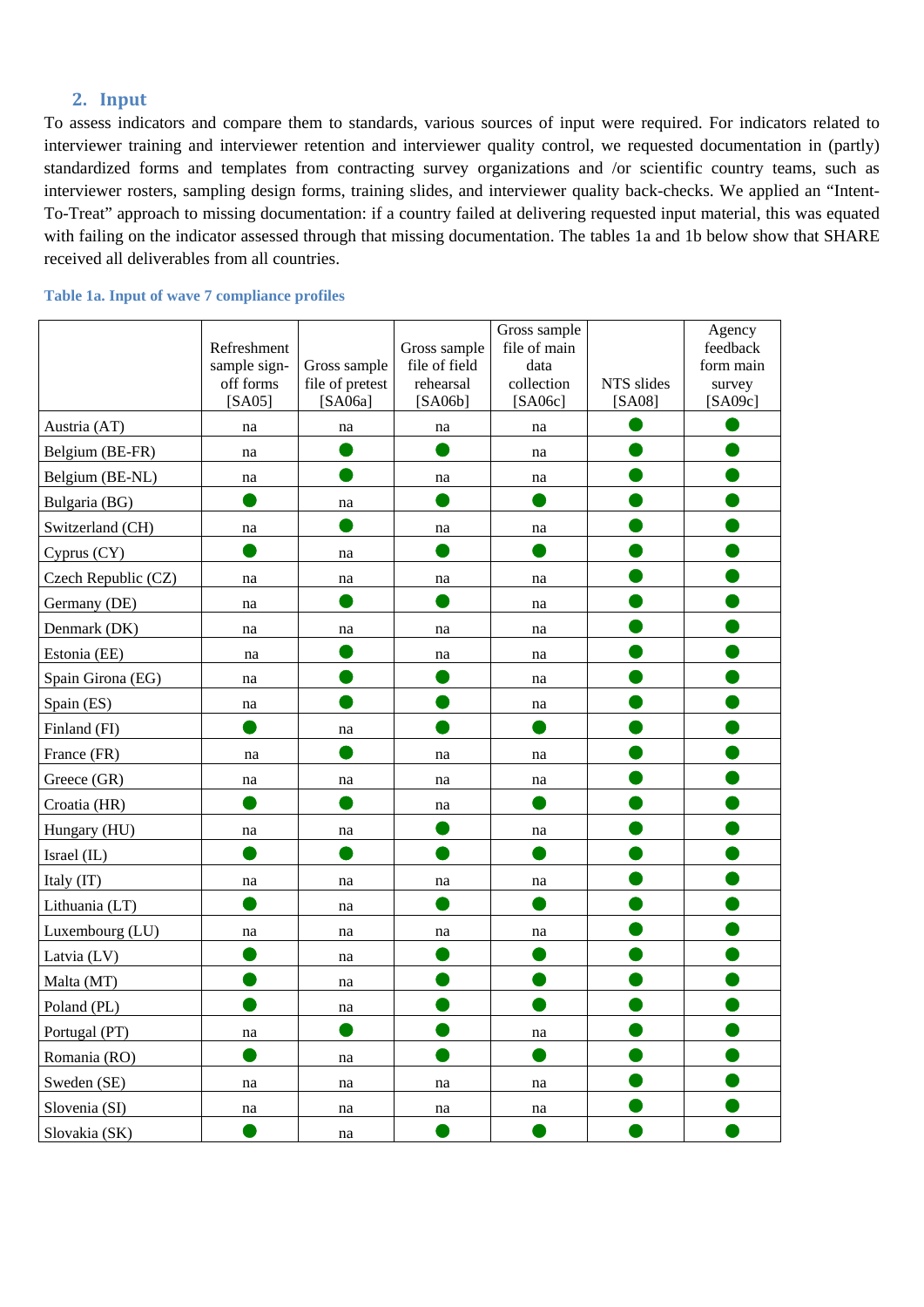|                         | NTS report<br>form | Interviewer<br>roster | Drop-off     | Advance<br>letters |
|-------------------------|--------------------|-----------------------|--------------|--------------------|
|                         | [SA10]             | [SA11]                | data [SA13c] | [SA14]             |
| Austria (AT)            |                    |                       |              |                    |
| Belgium (BE-FR)         |                    |                       | na           |                    |
| Belgium (BE-NL)         |                    |                       | na           |                    |
| Bulgaria (BG)           |                    |                       | na           |                    |
| Switzerland (CH)        |                    |                       |              |                    |
| Cyprus (CY)             |                    |                       | na           |                    |
| Czech Republic<br>(CZ)  |                    |                       |              |                    |
| Germany (DE)            |                    |                       | na           |                    |
| Denmark (DK)            |                    |                       | na           |                    |
| Estonia (EE)            |                    |                       |              |                    |
| Spain-Girona (EG)       |                    |                       | na           | na                 |
| Spain (ES)              |                    |                       | na           |                    |
| Finland (FI)            |                    |                       |              |                    |
| France (FR)             |                    |                       | na           |                    |
| Greece (GR)             |                    |                       | na           |                    |
| Croatia (HR)            |                    |                       | na           |                    |
| Hungary (HU)            |                    |                       | na           |                    |
| Israel (IL)             |                    |                       |              |                    |
| Italy (IT)              |                    |                       | na           |                    |
| Lithuania (LT)          |                    |                       | na           |                    |
| Luxembourg (LU)         |                    |                       | na           |                    |
| Latvia (LV)             |                    |                       | na           |                    |
| Malta (MT)              |                    |                       | na           |                    |
| Polen $(\overline{PL)}$ |                    |                       |              |                    |
| Portugal (PT)           |                    |                       | na           |                    |
| Romania (RO)            |                    |                       | na           |                    |
| Sweden (SE)             |                    |                       | na           |                    |
| Slovenia (SI)           |                    |                       |              |                    |
| Slovakia (SK)           |                    |                       | na           |                    |

## **Table 2b. Input of wave 7 compliance profiles (continued)**

# **3. SHARE Survey Agencies**

The organizations in Table 2 below conducted the fieldwork in each wave. There has been high stability of contracted survey agencies over time in most countries.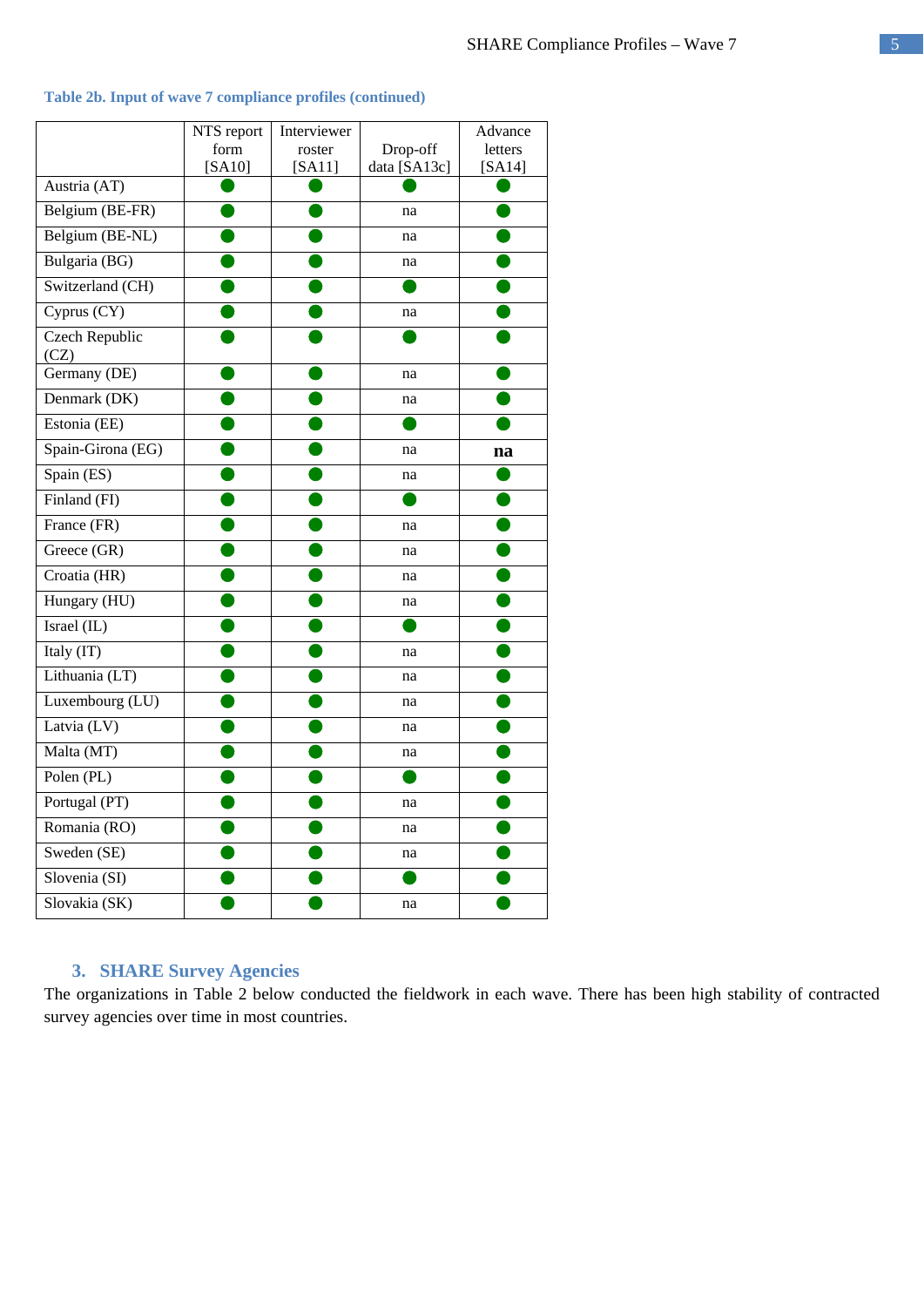#### **Wave 1 Wave 2 Wave 3 Wave 4 Wave 5 Wave 6 Wave 7 AT** IMAS IMAS IFES IFES IFES IFES IFES **BE-FR** PSBH, Liège Univ. PSBH, Liège Univ. PSBH, Liège Univ. PSBH, Liège Univ. CELLO - Antwerp Univ. CELLO - Antwerp Univ. CELLO - Antwerp Univ. **BE-NL** PSBH Antwerp Univ. **PSBH** Antwerp Univ. CELLO - Antwerp Univ. CELLO - Antwerp Univ. CELLO - Antwerp Univ. CELLO - Antwerp Univ. CELLO - Antwerp Univ. **BG -** - - - - - - - - - - - - - - - - GfK Bulgaria **CH** MIS Trend LINK LINK LINK LINK LINK LINK **CY** - - - - - - - - - - - - - RAI Consultants **CZ** - SC&C SC&C SC&C SC&C SC&C SC&C **DE** infas GmbH infas GmbH infas GmbH infas GmbH TNS Infratest TNS Infratest TNS Infratest **DK** SFI-Survey SFI-Survey SFI-Survey SFI-Survey SFI-Survey SFI-Survey DST Survey **EE** Statistics Estonia GfK Statistics Estonia **Statistics** Estonia **EG** TNS Demoscopia TNS Demoscopia TNS Demoscopia TNS Demoscopia TNS Demoscopia TNS Demoscopia TNS Demoscopia **ES** TNS Demoscopia **TNS** Demoscopia TNS Demoscopia TNS Demoscopia TNS Demoscopia TNS Demoscopia TNS Demoscopia **FI -** - - - - - - - - - - - - - - - Taloustutki mus **FR** INSEE INSEE INSEE INSEE (panel)/ GFK-ISL (refresh.) GFK-ISL TNS-**SOFRES** TNS **SOFRES GR** Kapa Research Kapa Research Kapa Research Kapa Research Kapa Research **HR** - - - - - GfK GfK **HU** - - - TÁRKI Social Research Institute - - TÁRKI Social Research **Institute IL** Cohen Institute, Tel Aviv Univ. Cohen Institute, Tel Aviv Univ. Cohen Institute, Tel Aviv Univ. Cohen Institute, Tel Aviv Univ. Cohen Institute, Tel Aviv Univ. **IT** DOXA S.p.A. DOXA S.p.A. DOXA S.p.A. DOXA S.p.A. IPSOS IPSOS IPSOS **MT -** - - - - - - - - - - - - Grant Thornton **Services LU** - - - - CEPS CEPS/INSTE AD CEPS/INSTE AD **LT** - - - - - - TNS **LV** - The set of  $\overline{a}$  -  $\overline{a}$  -  $\overline{a}$  -  $\overline{a}$  institute of Sociological Research **PL** TNS-OBOP TNS-OBOP TNS-OBOP TNS Polska TNS Polska TNS Polska **PT** GfK Metris CECS, University of Minho CECS, University of Minho CECS, University of Minho **RO -** GfK Romania **SE** Intervjubolag et IMRI Intervjubolag et IMRI Intervjubolag et IMRI Intervjubolag et IMRI Intervjubolag et IMRI IPSOS Observer Sweden IPSOS AB **SI** - - - CJMMK CJMMK IPSOS IPSOS **SK** - - - - - - - - - - - - - - - - GfK Slovakia

#### **Table 3. Survey agencies from wave 1 to 7 of countries participating in wave 7**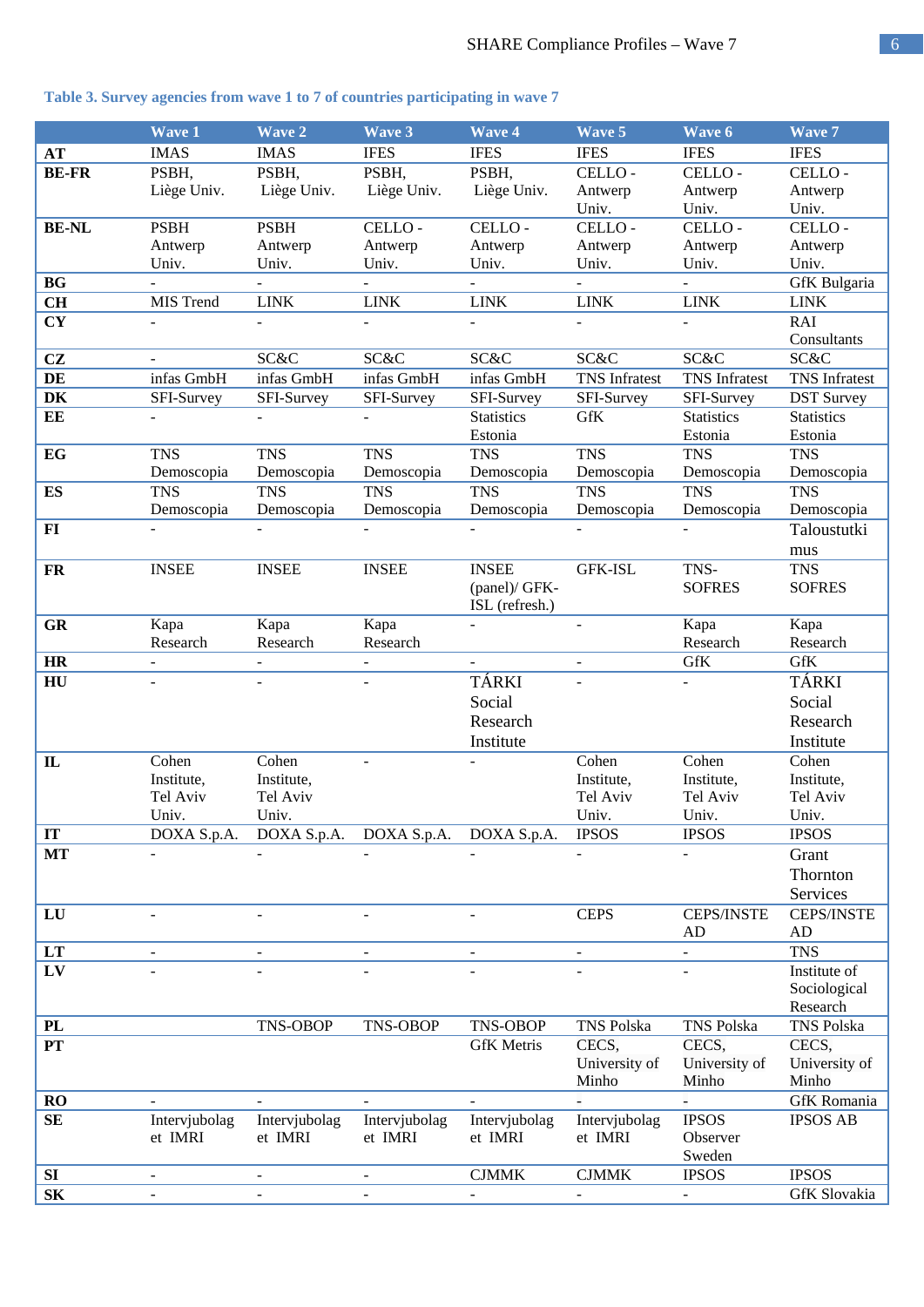# 4. Indicators

# **4.1. Fieldwork Periods**

A synchronized execution of fieldwork in all participating countries is a crucial requirement for an ex-ante harmonized survey like SHARE for at least three reasons. First, from a scientific point of view, synchronicity of interview dates allows cross-country comparisons of effects of seminal events. Second, limited resources at central coordination make simultaneous monitoring of fieldwork necessary. Likewise, post-data collection processing of data, which ultimately yields public data releases to the scientific community, relies on availability of all interview data at the same point in time. Data is never processed for countries individually, but always enter cross-country processing procedures at the same point in time. In other words, one country being late has negative externalities in terms of monetary and logistic terms for everybody else.



#### **Figure 1. Fieldwork periods in SHARE wave 7**

Last interview

Most countries of wave 7 were able to put the planned schedule into action. The integration of eight new countries was a special challenge in wave 7. The countries were divided into two groups regarding their start of fieldwork to avoid delays caused by peak workload due to releasing 28 national questionnaire instruments and Sample Distributors by SHARE Central within a short time. It can be seen in Figure 1 that by the middle of March 2017, most countries of group 1, consisting of all countries that took part in wave 6 already, had completed their interviewer trainings (green squares) and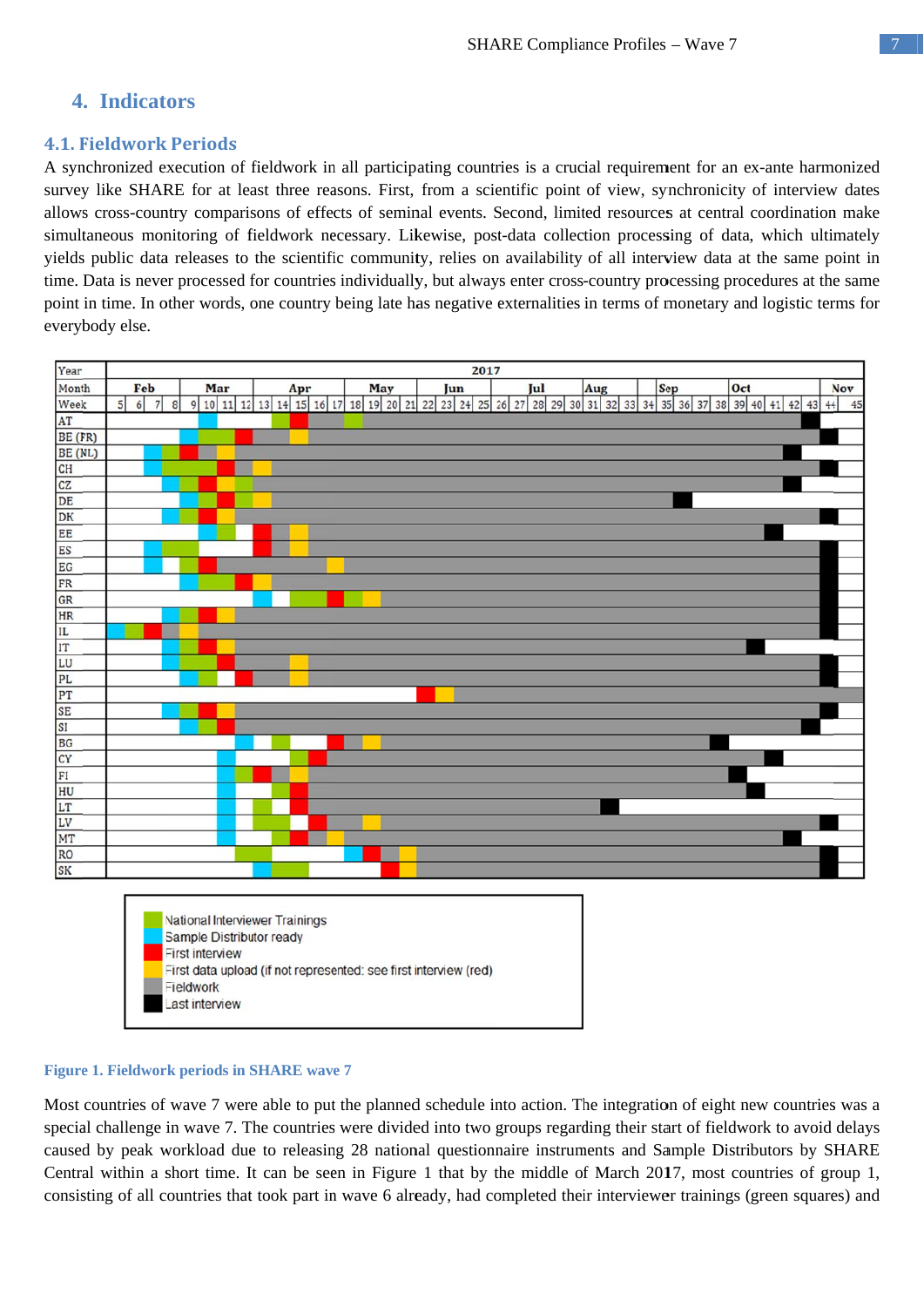already conducted their first interviews. Notable exceptions were Austria and Greece which show substantial delay (one month and more) between obtaining their sample software and delivering the first interview. There is one other notable exception: Portugal had issues with securing funding that did not allow them to start on time with the other countries of their group. Delays of this kind make the proper execution of fieldwork quite difficult. Most of the countries in group 2, consisting of all countries that took part in SHARE during wave 7 for the first time, started their fieldwork by the middle of April 2017.

# **4.2Timely data uploads**

Proper fieldwork monitoring is premised on synchronous availability of fieldwork data from all countries. SHARE specified upload dates for the entire fieldwork period up-front. The table below shows the rate of timely uploads of the countries' Sample Distributor with Centerdata servers. Overall, depending on the start of the fieldwork we had specified 14 and 18 export dates. We rated "on time" any upload received within a three-day period of the specified day (e.g., if an upload was scheduled for the  $20<sup>th</sup>$ , we rated the receipt of data "on time" if it arrived anywhere between the  $17<sup>th</sup>$  and  $23<sup>rd</sup>$ of the month). A rate of less than 80 percent was considered insufficient.

|               | <b>Percent</b> |
|---------------|----------------|
| AT            | 93             |
| <b>BE-FR</b>  | 94             |
| <b>BE-NL</b>  | 100            |
| BG            | 92             |
| <b>CH</b>     | 100            |
| <b>CY</b>     | 100            |
| <b>CZ</b>     | 100            |
| DE            | 100            |
| DK            | 100            |
| EE            | 93             |
| <b>EG</b>     | 94             |
| ES            | 100            |
| FI            | 100            |
| FR            | 100            |
| GR            | 100            |
| <b>HR</b>     | 100            |
| $\mathbf{IL}$ | 100            |
| <b>IT</b>     | 100            |
| LT            | 100            |
| LU            | 94             |
| LV            | 100            |
| МT            | 100            |
| PL            | <b>100</b>     |
| <b>RO</b>     | 92             |
| <b>SE</b>     | 100            |
| <b>SI</b>     | 100            |
| SК            | 92             |

#### **Table 4. Timely data uploads**

# **4.3Interviewer Training & Quality Control**

# **4.3.1 Attendance at the Train‐The‐Trainer sessions**

SHARE uses a multiplier approach to conduct study-specific training. A centralized train-the-trainer (TTT) event is held before every pretest phase, the field rehearsal and the main survey with the goal of teaching head trainers of each country who then multiply this knowledge in their home country by training the actual field interviewers. Attendance of at least (better two) representatives of the contracted survey organization is crucial to ensure proper relaying of training content at the national level. While it is understood that funding restrictions on the national level may restrict travel budgets to one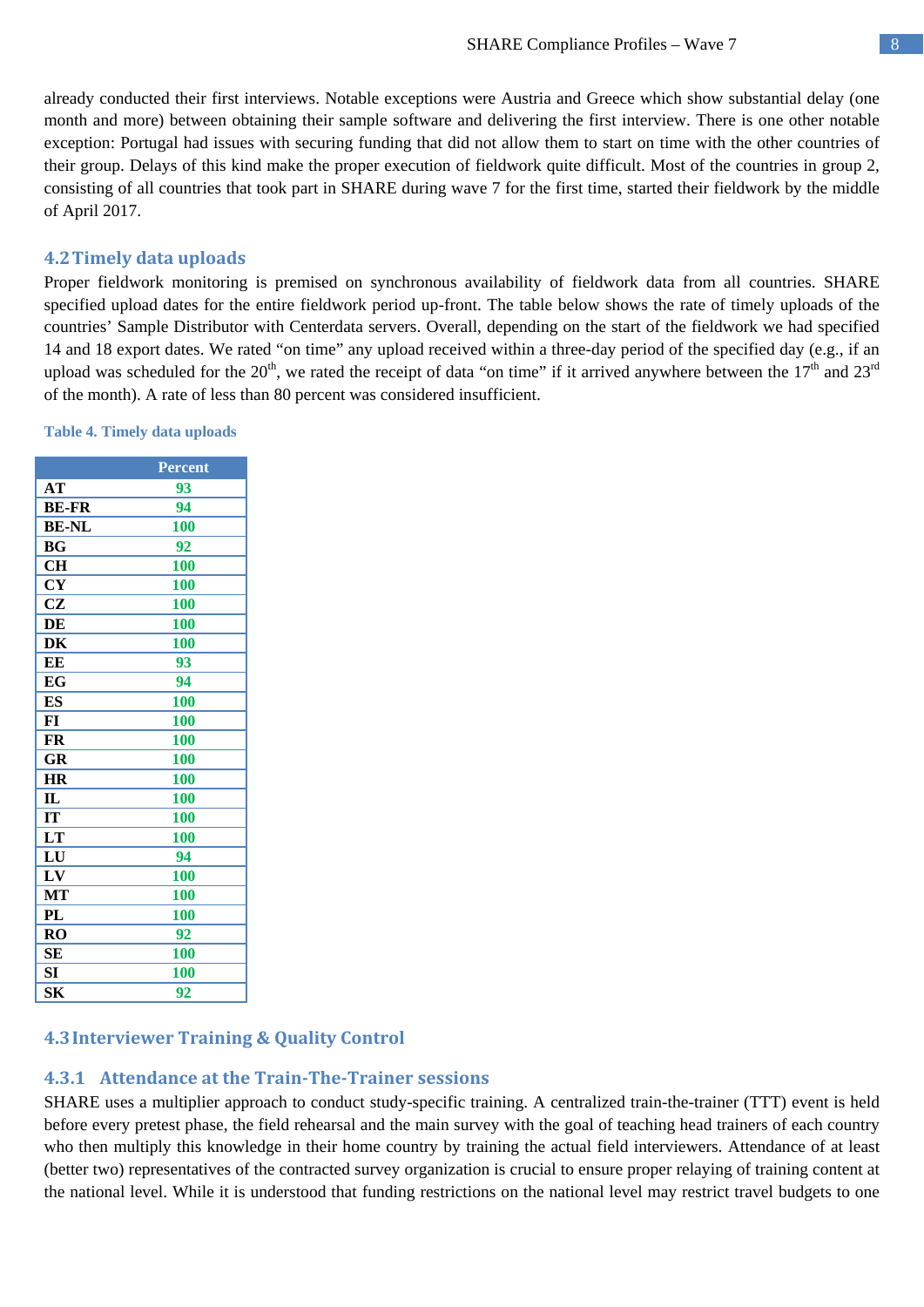person attending, two persons are preferable because this permits specialization according to survey domains and subsequent professionalization. The table below shows the number of survey agency staff attending each TTT. We consider attendance of two agency representative as sufficient, one person attendance as necessary and absence of agency staff from the TTT as posing a serious problem.

#### **Table 5. Survey agency attendance at wave 7 TTTs**

|                  |                         | Pretest TTT Field rehearsal TTT Main TTT |                         |
|------------------|-------------------------|------------------------------------------|-------------------------|
| AT               | $\overline{2}$          | $\overline{2}$                           | $\overline{2}$          |
| <b>BE-FR</b>     | $\mathbf 1$             | $\overline{2}$                           | $\overline{2}$          |
| <b>BE-NL</b>     | $\overline{2}$          | $\overline{2}$                           | $\overline{2}$          |
| BG               | $\mathbbm{1}$           | $\overline{2}$                           | $\overline{2}$          |
| CH               | $\overline{\mathbf{2}}$ | $\mathbf{1}$                             | $1\hskip-3.6pt\relax$   |
| CY               | $\overline{2}$          | $\overline{2}$                           | $\overline{2}$          |
| CZ               | $\overline{2}$          | $1\hskip-3.5pt1$                         | $\overline{2}$          |
| DE               | 4                       | $\overline{2}$                           | $\overline{2}$          |
| DK               | $\overline{2}$          | $\mathbbm{1}$                            | $\overline{\mathbf{4}}$ |
| EE               | $1\,$                   | $1\,$                                    | $\mathbbm{1}$           |
| EG               | $\overline{2}$          | $\overline{2}$                           | $\overline{2}$          |
| <b>ES</b>        | $\overline{2}$          | $\overline{2}$                           | $\overline{2}$          |
| $\mathbf{FI}$    | $\overline{\mathbf{3}}$ | $\overline{2}$                           | $\overline{\mathbf{3}}$ |
| <b>FR</b>        | $\overline{2}$          | $\overline{2}$                           | $\overline{2}$          |
| <b>GR</b>        | 1                       | 1                                        | 1                       |
| <b>HR</b>        | $\overline{\mathbf{3}}$ | $\overline{2}$                           | $\overline{2}$          |
| H <sub>U</sub>   | $\mathbbm{1}$           | $1\,$                                    | $\mathbf{1}$            |
| $\mathbf{I}$     | $\overline{2}$          | $\mathbbm{1}$                            | $\mathbf{1}$            |
| IT               | $\overline{\mathbf{3}}$ | $\overline{2}$                           | $\overline{2}$          |
| LT               | $\mathbf 1$             | $\mathbbm{1}$                            | $\overline{2}$          |
| ${\bf L}{\bf U}$ | 3                       | 1                                        | $\overline{\mathbf{3}}$ |
| ${\bf L}{\bf V}$ | $\overline{2}$          | $\overline{\mathbf{2}}$                  | $\overline{\mathbf{2}}$ |
| MT               | $\overline{2}$          | $\overline{2}$                           | $\overline{\mathbf{4}}$ |
| PL               | $\overline{2}$          | $\overline{2}$                           | $\overline{2}$          |
| PT               | $\overline{\mathbf{3}}$ | $\bf{0}$                                 | $\mathbf{1}$            |
| RO               | $\overline{2}$          | $\overline{2}$                           | $\overline{2}$          |
| <b>SE</b>        | 3                       | 3                                        | 3                       |
| SI               | 6                       | $\overline{2}$                           | $\overline{2}$          |
| S <sub>K</sub>   | $\overline{2}$          | $\overline{2}$                           | $\overline{2}$          |

# **4.3.2 Back-Checking Conducted Interviews**

SHARE mandates at least 20 percent of all interviewed households are being followed up on to verify that an interview has taken place and that is was done properly. The goal is to make interviewers before the start of fieldwork aware that there will be a good chance their work will be inspected for falsifications and professional standards and to find falsifications early on during fieldwork to enable timely re-interviews. In wave 7 we introduced a more standardized procedure for back checks. First, we asked for a standardized documentation of the back checks within a template provided by the coordinating team. This documentation was requested three to five times during fieldwork, depending on the progress of the fieldwork. Second, in addition to the "random back checks" conducted by the Survey Agencies, the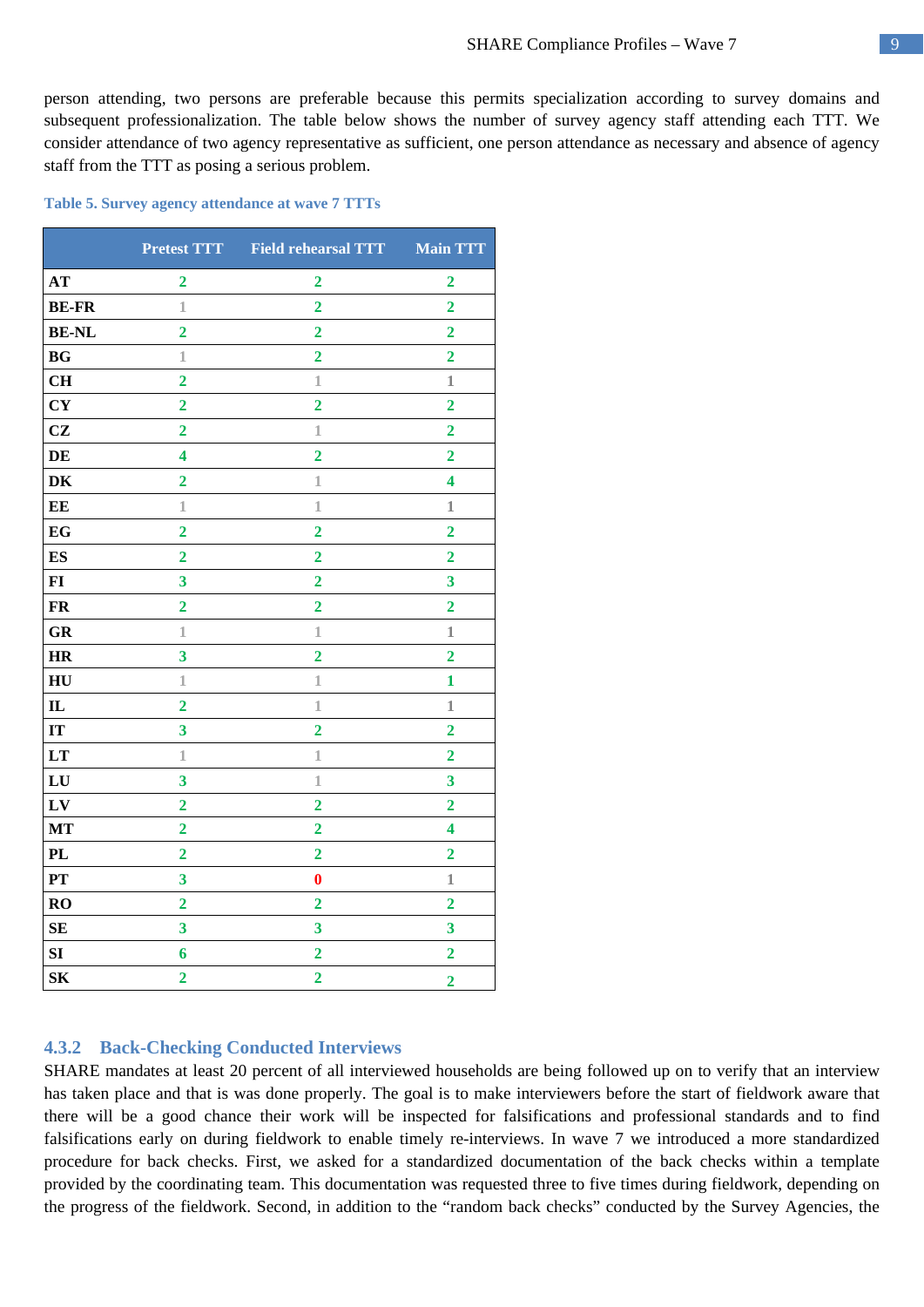coordinating SHARE team checked the interview data in a cluster analysis procedure for suspicious interviewers and requested the Survey Agencies to check at least three interviews of these interviewers "at risk". The results of these "focused back checks" should also be documented in a report and provided on request.

Survey agencies were free to apply their own organization's procedure to verify conducted interviews (i.e. if responding households were contacted by mail or telephone, etc.). Table 5 gives an overview of the timely delivery of back checks documentation.

|                | <b>Random</b> | <b>Focused back checks</b>                 |
|----------------|---------------|--------------------------------------------|
|                | back checks   | report                                     |
| AT             | report        |                                            |
|                |               |                                            |
| <b>BE-FR</b>   |               | C                                          |
| <b>BE-NL</b>   |               |                                            |
| BG             |               |                                            |
| CH             |               |                                            |
| <b>CY</b>      |               | na                                         |
| CZ             |               |                                            |
| DE             |               |                                            |
| DK             |               |                                            |
| EE             |               |                                            |
| EG             |               |                                            |
| ES             | C             |                                            |
| $FI$           |               | na                                         |
| <b>FR</b>      |               | <b>Service Service</b>                     |
| <b>GR</b>      |               |                                            |
| <b>HR</b>      |               |                                            |
| H <sub>U</sub> |               |                                            |
| $\mathbf{I}$   |               | na                                         |
| IT             |               | <b>Contract Contract Contract Contract</b> |
| LT             | r,            | C                                          |
| LU             |               |                                            |
| LV             |               |                                            |
| MT             |               | na                                         |
| <b>PL</b>      |               |                                            |
| PT             |               | na                                         |
| RO             |               |                                            |
| <b>SE</b>      |               |                                            |
| SI             |               |                                            |
| S <sub>K</sub> |               |                                            |

#### **Table 5. Timely delivery of back checks reports during fieldwork**

**=all reports delivered** 

**=one report not delivered** 

**=more than one report not delivered**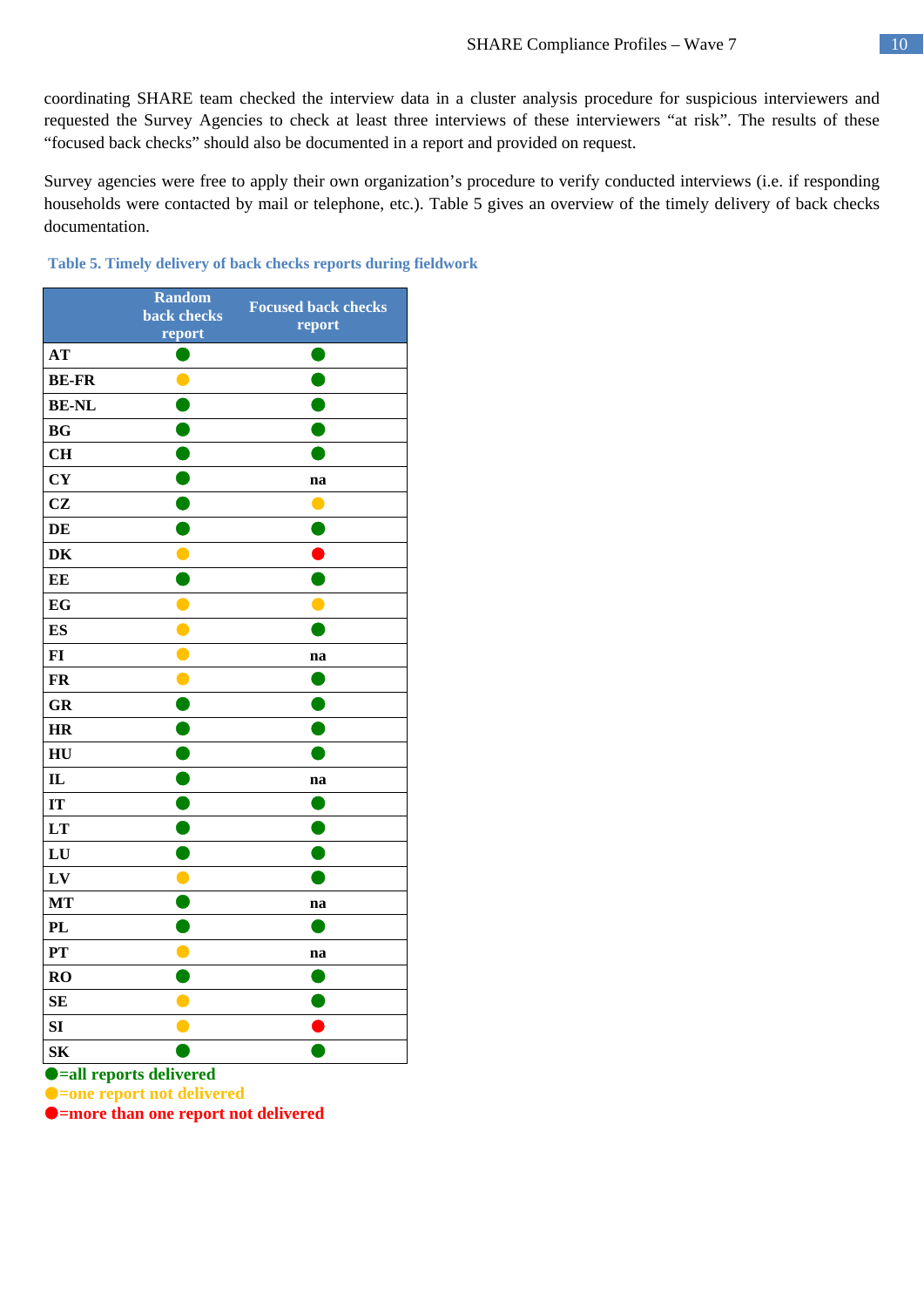#### **4.4 Response & retention rates**

A good fieldwork outcome is characterized by high contact rates and high cooperation rates. Together, this results in high response rates for baseline/refreshment samples and high retention rates for panel samples. Due to partner eligibility and recovery of respondents who weren't interviewed in one or more previous waves, the panel samples of SHARE can be split into five sub-samples<sup>1</sup>.

#### **Table 6. Response & retention rates in wave 7**

|                         | <b>Minimum individual retention rate</b><br>in panel A1<br>(85%) | Minimum individual retention Minimum individual response<br>rate in panel A2<br>(75%) | rate refreshment sample<br>(40%) |
|-------------------------|------------------------------------------------------------------|---------------------------------------------------------------------------------------|----------------------------------|
| <b>AT</b>               |                                                                  | na                                                                                    | na                               |
| <b>BE-FR</b>            |                                                                  |                                                                                       | na                               |
| <b>BE-NL</b>            |                                                                  |                                                                                       | na                               |
| BG                      | na                                                               | na                                                                                    | O                                |
| <b>CH</b>               |                                                                  | na                                                                                    | na                               |
| <b>CY</b>               | na                                                               | na                                                                                    |                                  |
| CZ                      | $\bullet$                                                        | na                                                                                    | na                               |
| DE                      |                                                                  | na                                                                                    | na                               |
| DK                      |                                                                  |                                                                                       | na                               |
| EE                      |                                                                  |                                                                                       | na                               |
| EG                      |                                                                  | na                                                                                    | na                               |
| ${\bf E}{\bf S}$        |                                                                  | na                                                                                    | na                               |
| $FI$                    | na                                                               | na                                                                                    | o l                              |
| <b>FR</b>               |                                                                  |                                                                                       | na                               |
| GR                      |                                                                  |                                                                                       | na                               |
| HR                      | na                                                               |                                                                                       |                                  |
| HU                      | na                                                               |                                                                                       | na                               |
| $\mathbf{I}$            |                                                                  | na                                                                                    | O                                |
| $\overline{\mathbf{I}}$ |                                                                  |                                                                                       | na                               |
| LT                      | na                                                               | na                                                                                    | $\bullet$                        |
| LU                      |                                                                  |                                                                                       | na                               |
| LV                      | na                                                               | na                                                                                    |                                  |
| $\bf MT$                | na                                                               | na                                                                                    |                                  |
| PL                      |                                                                  |                                                                                       |                                  |
| <b>RO</b>               | na                                                               | na                                                                                    |                                  |
| SE                      |                                                                  | na                                                                                    | na                               |
| ${\bf SI}$              |                                                                  | e e                                                                                   | na                               |
| <b>SK</b>               | na                                                               | na                                                                                    | $\bullet$                        |

The SHARE Model Contract stipulates that in the panel sub-sample A1 a minimum of 85% of respondents and in the panel sub-sample A2 a minimum of 75% of respondents will be re-interviewed. For baseline samples or refreshment samples, the document stipulates a minimum of 40% of eligible households to be interviewed. Table 6 below shows if

<sup>&</sup>lt;sup>1</sup> Subsample A1: all respondents who participated in the last SHARE wave and at least one earlier wave.

Subsample A2: all respondents who were newly recruited in the last SHARE wave from a refreshment sample, participated in the last wave, and for whom the current wave is the second wave.

Subsample B: all respondents who participated in any previous SHARE wave, but not in the last SHARE wave, and live in a household where at least one household member participated in the last wave.

Subsample C: all respondents who participated in any previous SHARE wave, but not in the last SHARE wave, and do *not* live in a household where at least one household member participated in the last SHARE wave.

Subsample D: all non-responding spouses/partners and new spouses/partners who have not participated in any previous SHARE wave so far, but now live in a household where at least one household member participated in any previous SHARE wave.